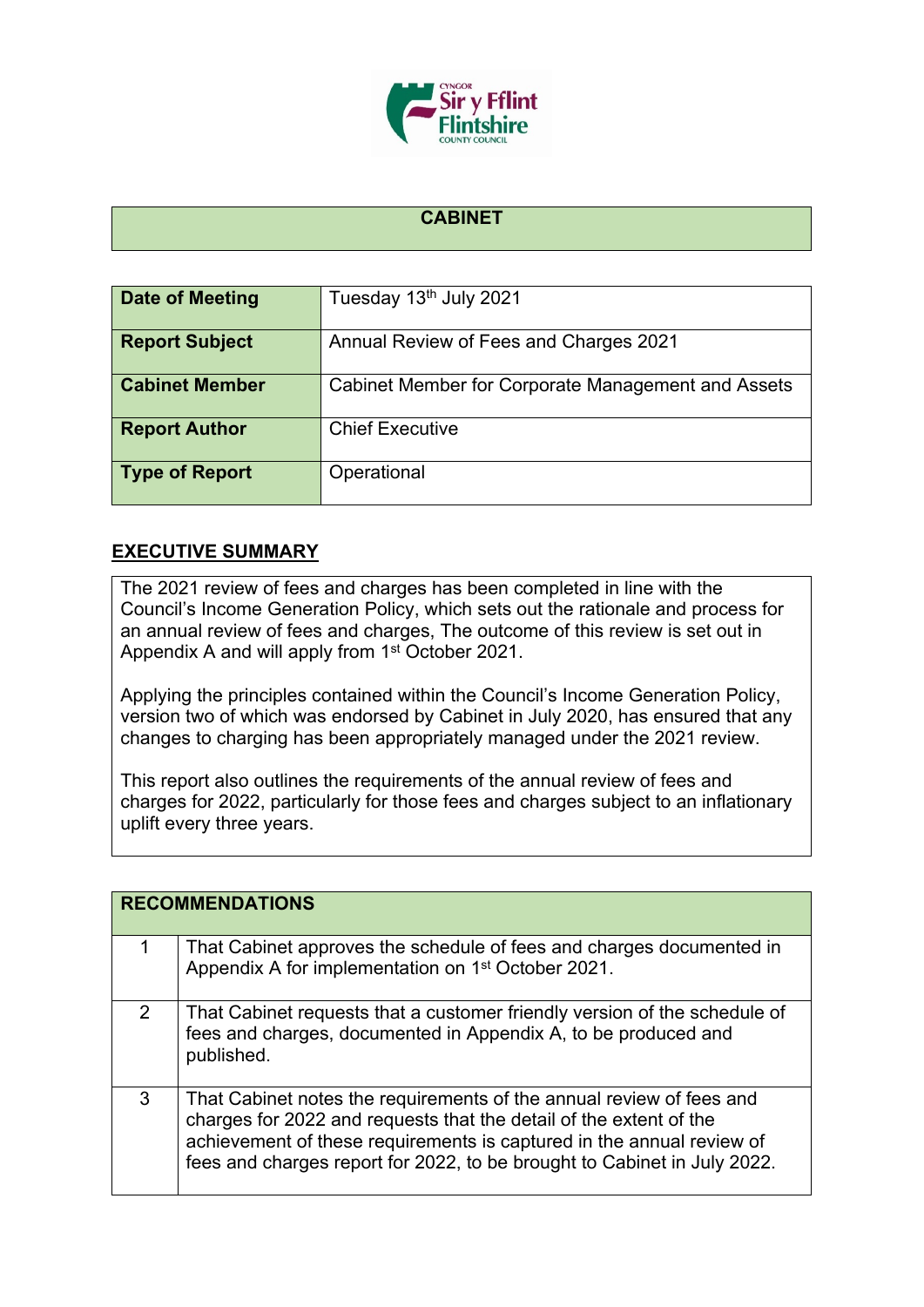## **REPORT DETAILS**

| 1.00 | <b>EXPLAINING THE LATEST POSITION ON FEES AND CHARGES</b>                                                                                                                                                                                                                                                                                                                                              |
|------|--------------------------------------------------------------------------------------------------------------------------------------------------------------------------------------------------------------------------------------------------------------------------------------------------------------------------------------------------------------------------------------------------------|
| 1.01 | <b>Background</b><br>The Council provides a wide array of services, some of which customers<br>are required to pay a fee or charge for. The income generated from these                                                                                                                                                                                                                                |
|      | fees and charges forms part of the strategy of options to meet the Medium<br>Term Financial Strategy (MTFS).                                                                                                                                                                                                                                                                                           |
| 1.02 | The Council's rationale and guiding principles for charging is set out in its<br>Income Generation Policy, version two of which was endorsed by Cabinet<br>in July 2020.                                                                                                                                                                                                                               |
| 1.03 | The Policy requires an annual review of all fees and charges to be<br>reported to Cabinet in July of each year in advance of implementation on<br>1 <sup>st</sup> October each year.                                                                                                                                                                                                                   |
| 1.04 | <b>Annual Review of Fees and Charges 2021</b>                                                                                                                                                                                                                                                                                                                                                          |
|      | The 2021 annual review of fees and charges has been completed and the<br>results of this review are presented in Appendix A, as a collated schedule<br>of fees and charges to be applied from 1 <sup>st</sup> October 2021 (unless otherwise<br>stated).                                                                                                                                               |
| 1.05 | In alignment with the Council's Income Generation Policy the review:<br>Is linked to the Medium Term Financial Strategy, work for which is<br>$\bullet$<br>running concurrently;<br>Has been conducted annually and is being reported to Cabinet in July<br>$\bullet$                                                                                                                                  |
|      | prior to implementation; and<br>Had a default position of increasing in line with inflation for all<br>$\bullet$<br>applicable fees and charges.                                                                                                                                                                                                                                                       |
| 1.06 | One of the principles of the Council's Policy on fees and charges is that<br>charges are transparent and communicated to customers with reasonable<br>notice. To fulfil this principle, it is proposed that a customer friendly version<br>of the 2021 schedule of fees and charges, containing the key information<br>presented in Appendix A, is produced and published on the Council's<br>website. |
| 1.07 | Looking Forward: 2022 Annual Review of Fees and Charges                                                                                                                                                                                                                                                                                                                                                |
|      | In July 2019 and as formalised in version two of the Income Generation<br>Policy in 2020, Cabinet agreed that all fees and charges should achieve<br>full cost recovery or market comparable rate wherever possible, with a<br>phased approach to achieving this by October 2022 for those fees and<br>charges that were not already doing so.                                                         |
| 1.08 | In addition, it was agreed that some fees and charges applicable for an<br>annual inflation uplift would only be uplifted every three years, with an uplift<br>equivalent to the two preceding years, plus current year, inflation amounts.<br>In most, but not all cases, this applies to fees and charges so small that an<br>annual uplift is not practical.                                        |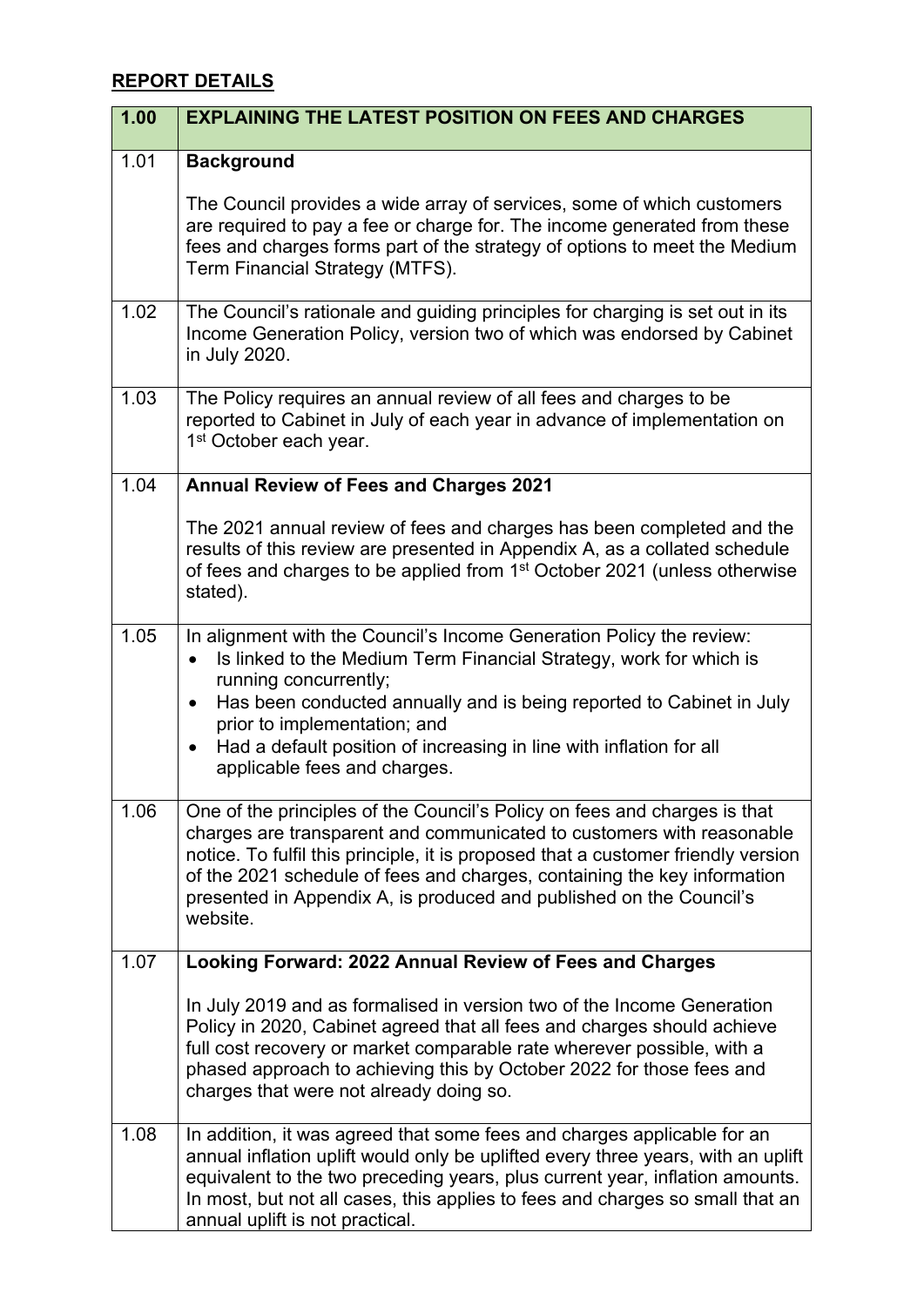| These two factors will require a more thorough review of fees and charges   |
|-----------------------------------------------------------------------------|
| under the 2022 annual review. It will be necessary to demonstrate whether   |
| or not full cost recovery is being achieved by all applicable fees and      |
| charges and to apply the three yearly uplifts to relevant fees and charges. |
| This process will be instigated, co-ordinated and overseen by the           |
| Corporate Finance Team.                                                     |
|                                                                             |

| 2.00 | <b>RESOURCE IMPLICATIONS</b>                                                                                                                                                                                                                                  |
|------|---------------------------------------------------------------------------------------------------------------------------------------------------------------------------------------------------------------------------------------------------------------|
| 2.01 | The generation of income from fees and charges is part of the strategy of<br>options to meet the challenge of the MTFS.                                                                                                                                       |
| 2.02 | Estimations of income generated through the application of fees and<br>charges, and any increases to them, is monitored and factored into budget<br>setting and the MTFS. The 2021/22 budget for income generated through<br>fees and charges is circa. £17m. |

| 3.00 | <b>IMPACT ASSESSMENT AND RISK MANAGEMENT</b>                                                                                                                                                                                                                                                                                                                                                                                                                                            |
|------|-----------------------------------------------------------------------------------------------------------------------------------------------------------------------------------------------------------------------------------------------------------------------------------------------------------------------------------------------------------------------------------------------------------------------------------------------------------------------------------------|
| 3.01 | As this report presents an annual, operational update report on progress<br>against the process and policy for conducting the annual review of fees<br>and charges, no Integrated Impact Assessment (IIA) has been completed.                                                                                                                                                                                                                                                           |
| 3.02 | In line with the Council's Income Generation Policy, applicable fees and<br>charges have been subject to an annual inflation uplift using one of the<br>three agreed inflation indices: the normative Consumer Prices Index<br>including owner occupier Housing costs (CPIH) 12 month rolling rate as of<br>March (1% for March 2021); market rate comparable changes; or the<br>Council's inflation rate. This ensures that relative increases are applied<br>and managed responsibly. |
| 3.03 | Whilst it is not the purpose of this report to outline the impact of the<br>COVID-19 pandemic on income generation through fees and charges, it<br>should be noted that demand for some services may not have fully<br>recovered and in some areas fees and charges have been temporarily<br>suspended.                                                                                                                                                                                 |

| 4.00 | <b>CONSULTATIONS REQUIRED/CARRIED OUT</b>                                                                                                                                                                                                                                                                                       |
|------|---------------------------------------------------------------------------------------------------------------------------------------------------------------------------------------------------------------------------------------------------------------------------------------------------------------------------------|
| 4.01 | The principles and process for the annual review of fees and charges were<br>considered and endorsed by the Corporate Resources and Overview<br>Scrutiny Committee and Cabinet in July 2019. These were included within<br>the Council's Income Generation Policy (version two), which was endorsed<br>by Cabinet in July 2020. |
| 4.02 | The annual review of fees and charges, and introduction of any new fees<br>or charges, is overseen and monitored by Portfolio Programme Boards.                                                                                                                                                                                 |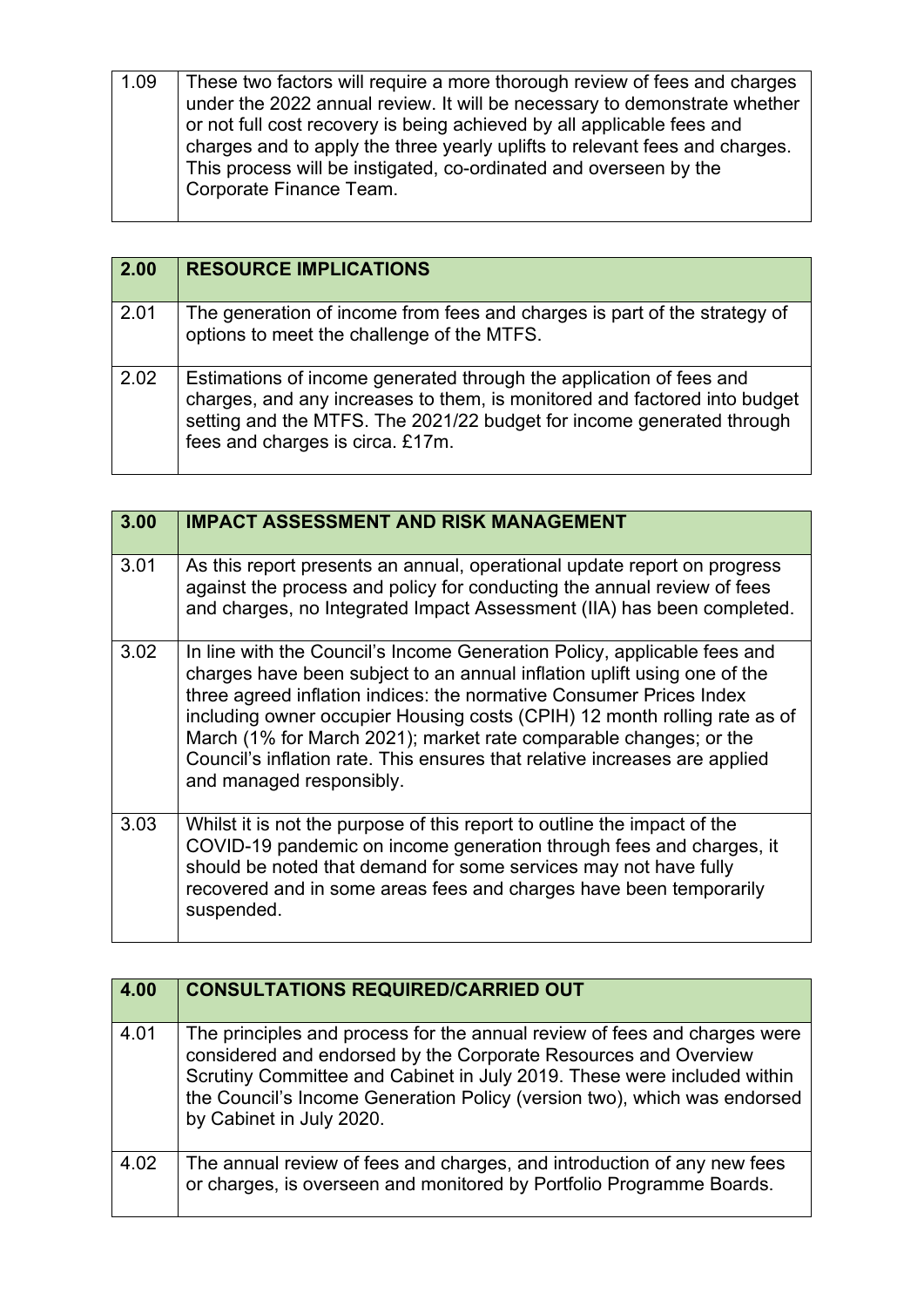| 4.03 | New discretionary fees and charges are approved under Delegated<br>Powers/Authority processes, prior to which an IIA should have been<br>completed considering the Sustainable Development Principles, Wellbeing<br>Goals and Council's Wellbeing Objectives, along with any potential<br>equality and/or diversity issues. |
|------|-----------------------------------------------------------------------------------------------------------------------------------------------------------------------------------------------------------------------------------------------------------------------------------------------------------------------------|
| 4.04 | For the purposes of transparency it is recommended that Cabinet request<br>a customer friendly version of the schedule of fees and charges, which<br>shows the frequency of charging (one off, weekly, monthly, etc.), is<br>produced and published for 2021.                                                               |

 $\mathbf{r}$ 

| 5.00 | <b>APPENDICES</b>                             |
|------|-----------------------------------------------|
| 5.01 | Appendix A: 2021 Schedule of Fees and Charges |

| 6.00 | <b>LIST OF ACCESSIBLE BACKGROUND DOCUMENTS</b>                                                                                                                                                                                      |
|------|-------------------------------------------------------------------------------------------------------------------------------------------------------------------------------------------------------------------------------------|
| 6.01 | The 2019 Fees and Charges Report to Cabinet, along with<br>recommendations and decisions, can be accessed online:<br>https://committeemeetings.flintshire.gov.uk/ielssueDetails.aspx?IId=27693<br>&PlanId=0&Opt=3#AI19191&LLL=0     |
| 6.02 | The 2020 Fees and Charges Report to Cabinet, along with version two of<br>the Income Generation Policy can be accessed online:<br>https://committeemeetings.flintshire.gov.uk/ieListDocuments.aspx?Cld=39<br>1&MId=4462&Ver=4&LLL=0 |

| 7.00 | <b>CONTACT OFFICER DETAILS</b> |                                                                       |
|------|--------------------------------|-----------------------------------------------------------------------|
| 7.01 | <b>Contact Officer:</b>        | Kelly Oldham-Jones, Income Generation and<br><b>Marketing Manager</b> |
|      | Telephone:<br>E-mail:          | 01352 702143<br>kelly.oldham-jones@flintshire.gov.uk                  |

| 8.00 | <b>GLOSSARY OF TERMS</b><br>These are provided corporately on the Infonet (link) and maintained by<br>the Executive Office                                                                                                                                                                                                                                                                                                                                                           |
|------|--------------------------------------------------------------------------------------------------------------------------------------------------------------------------------------------------------------------------------------------------------------------------------------------------------------------------------------------------------------------------------------------------------------------------------------------------------------------------------------|
| 8.01 | <b>Full cost recovery:</b> the fees and charges applied for services cover both<br>the direct and indirect costs of service delivery/provision<br>• Direct costs: costs that are completely associated with the delivery<br>of a service or production of a product.<br>• Indirect costs: also known as overheads these are the costs that are<br>incurred by organisations as part of their operations but which are<br>not directly attributable to a specific service or product. |